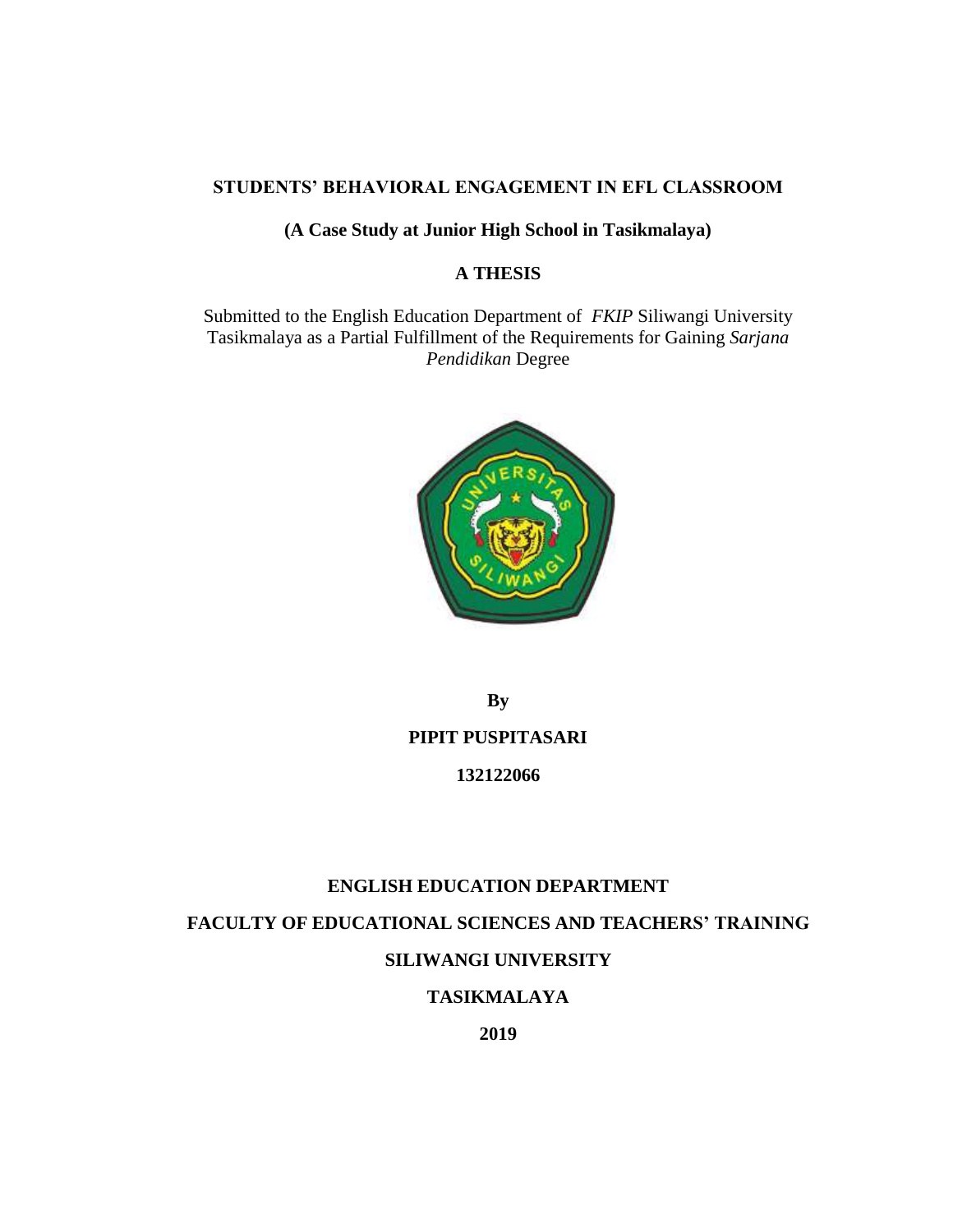#### **APPROVAL SHEET**

#### STUDENTS' BEHAVIORAL ENGAGEMENT IN EFL CLASSROOM

PIPIT PUSPITASARI 132122066

Approved by:

Supervisor I,

Santiana, S.S., M.Pd.<br>NIDN 0405077601

Supervisor II,

Yuyus Saputra, S.Pd., M.Pd NIDN 0404078207

Assigned by:

Dean of FKIP Siliwangi University Tasikmalaya,

S SHL/16 Dr. H. Cucu Hidayat, M.Pd

NIP 196304091989111001

Head of the English Education<br>Department of *FKIP* Siliwangi University Tasikmalaya,

Dr. Dian Kardijan, M.Pd NIDN 0404077101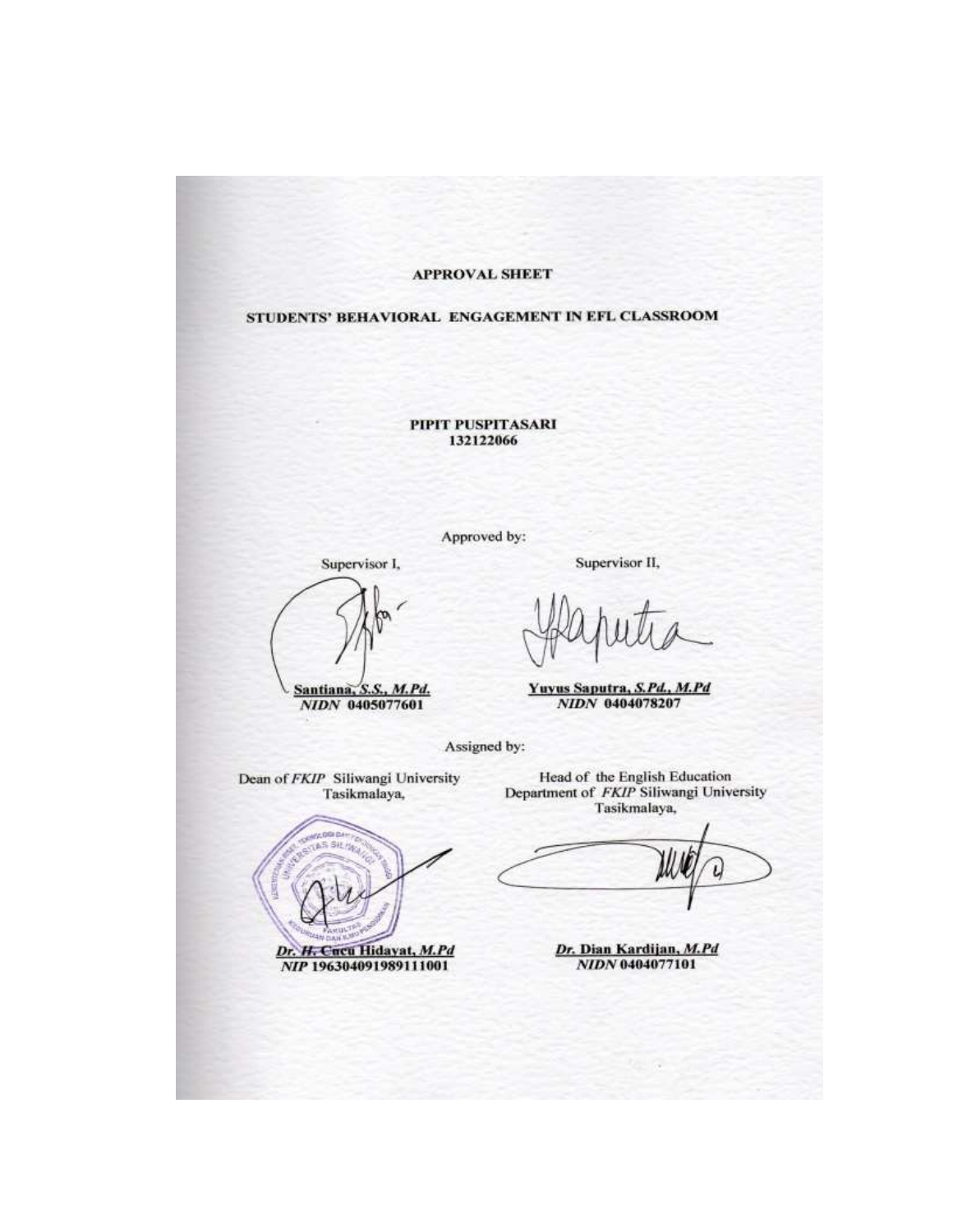#### **APPROVAL SHEET**

This thesis has been established through an examination on July 15<sup>th</sup>, 2019

**Examiner I,** 

Santiana, S.S., M.Pd.<br>NIDN 0405077601

**Examiner III,** 

Dra. Dede Pertamana, M.Pd<br>NIDN 0429076101

**Examiner II,** 

Yuyus Saputra, S.Pd., M.Pd NIDN 0404078207

Examiner IV,

Metty Agustine P, S.Pd., M.Pd NIDN 0430087601

Examiner V,

**Nita Sari N.D., S.Pd., M.Pd**<br>NIDN 0025128105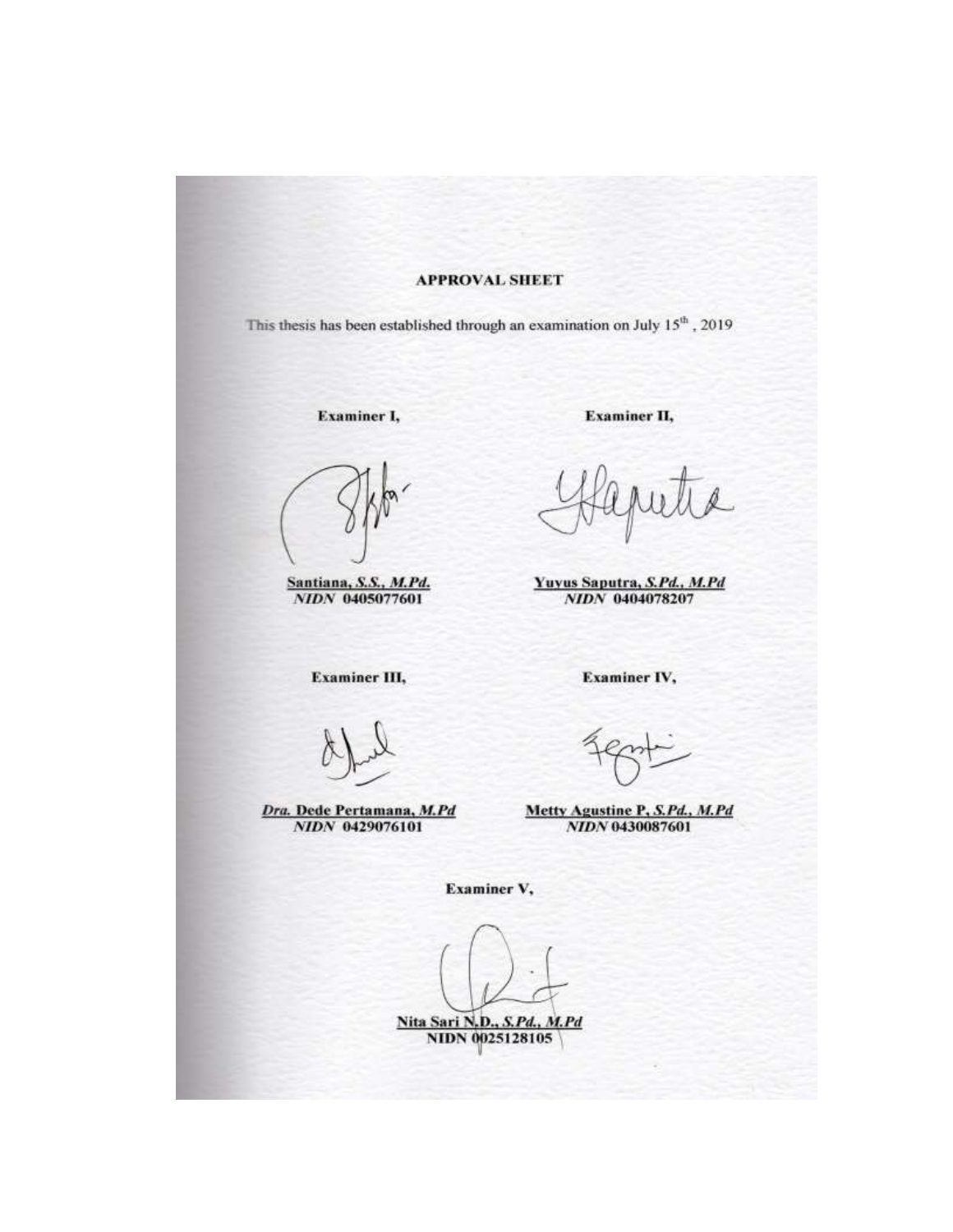#### **PERNYATAAN**

Dengan ini saya menyatakan bahwa skripsi saya yang berjudul " STUDENTS' BEHAVIORAL ENGAGEMENT IN EFL CLASSROOM" beserta seluurh isinya adalah sepenuhnya karya saya sendiri dan saya tidak melakukan penjiplakan atau pengutipan dengan cara-cara yang tidak sesuai dengan etika keilmuan yang berlaku dalam masyarakat keilmuan. Atas pernyataan ini saya siap menganggung konsekuensi atau sanksi apabila dikemudian hari ditemukan adanya pelanggaran terhadap etika keilmuan atau ada klaim dari pihak lain terhadap keaslian skripsi ini.

> Tasikmalaya, Juli 2019 Yang membuat pernyataan,

PIPIT PUSPITASARI 132122066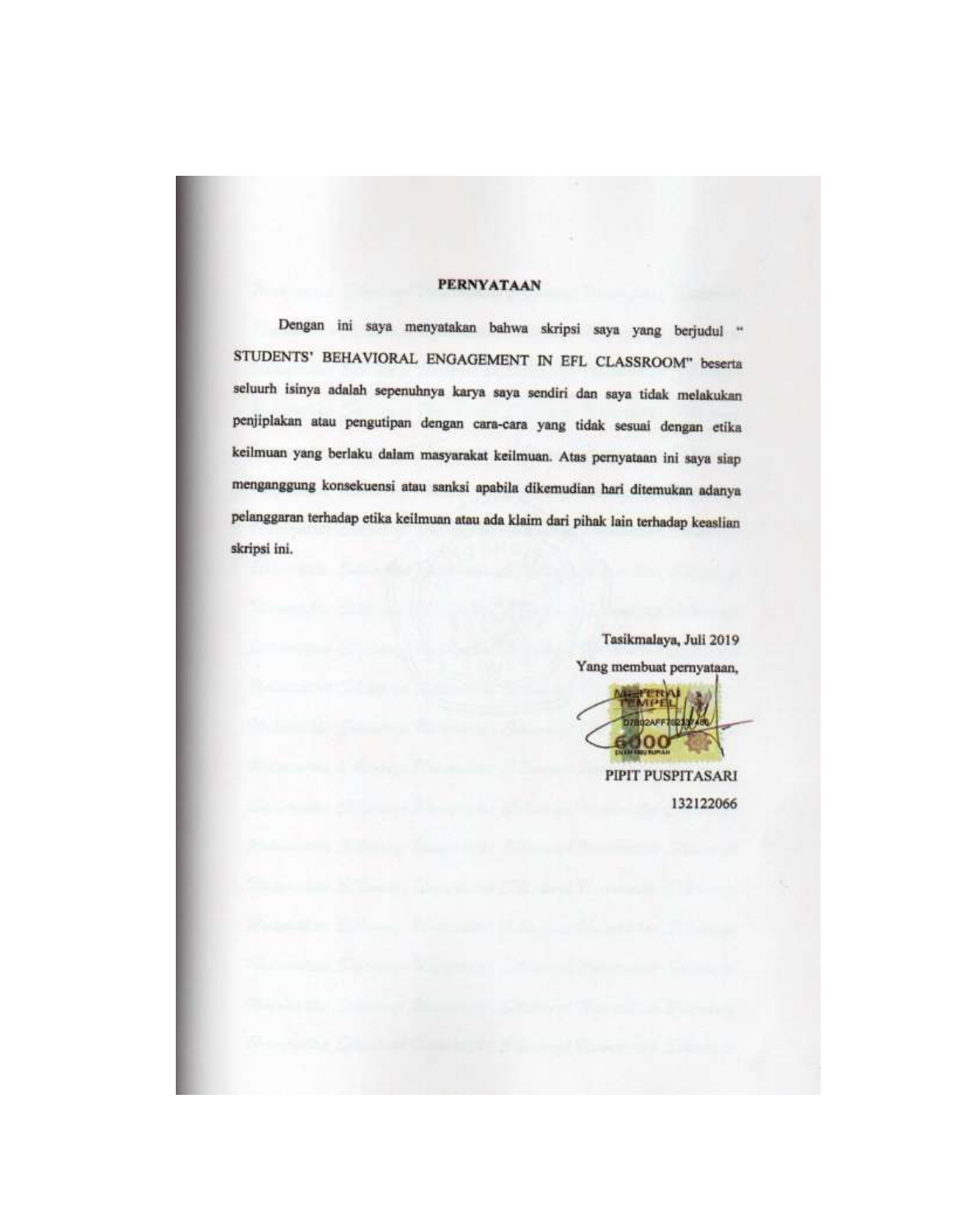#### **Abstrak**

PIPIT PUSPITASARI, 2019. *"Students' Behavioral Engagement in EFL Classroom".* Program Studi Pendidikan Bahasa Inggris. Fakultas Keguruan dan Ilmu Pendidikan (FKIP). Universitas Siliwangi

Keterlibatan perilaku siswa dianggap sebagai aspek penting ketika belajar bahasa Inggris di ruang kelas. Selain itu, siswa yang terlibat mencari kegiatan yang mengarah pada keberhasilan pembelajaran (Akey, 2006, sebagaimana dikutip dalam Poskitt, & Gibbs, 2010, hlm. 9). Mempertimbangkan pentingnya keterlibatan, penelitian saat ini berfokus pada penyelidikan lebih dalam tentang keterlibatan perilaku di kelas EFL. Ini adalah penelitian kualitatif yang mengimplementasikan studi kasus sebagai desain penelitian. Penelitian ini melibatkan 25 siswa kelas satu di salah satu sekolah menengah pertama di Tasikmalaya. Data penelitian dikumpulkan melalui observasi. Setelah itu, data dianalisis dengan menggunakan teknik analisis tematik yang diadaptasi dari Braun & Clarke (2006). Temuan penelitian menunjukkan bahwa keterlibatan perilaku dapat dalam bentuk partisipasi pasif siswa dalam pembelajaran dan partisipasi aktif siswa dalam pembelajaran. Sebagai kesimpulan, keduanya dianggap sebagai aspek penting karena dapat menentukan kualitas pembelajaran mereka. Oleh karena itu, melibatkan siswa dalam pembelajaran dapat membantu guru mendapatkan situasi belajar yang lebih aktif.

#### **Kata kunci : Keterlibatan Perilaku, Kelas EFL, Penelitian Kualitatif**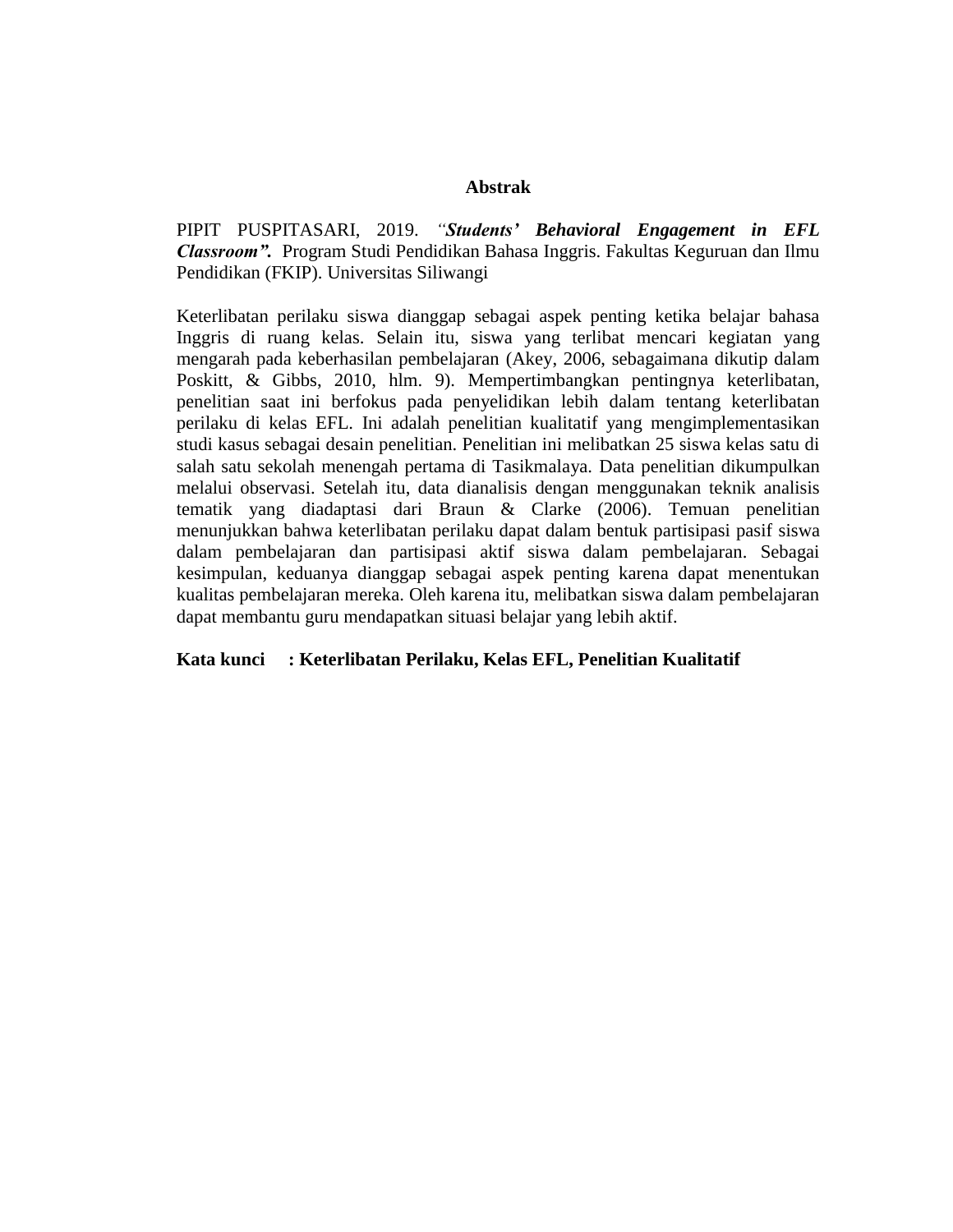#### **PREFACE**

يستيكسب وآتنوانزهم الركيه

All praises belong to Allah, the almighty of the world, who has given his blessing, the researcher could finish writing this thesis, entitle "Students' Behavioral Engagement in EFL Classroom". This thesis is written to fulfill one of requirements to get *Sarjana Pendidikan Degree* in English Education Department, Faculty of Educational Sciences Teachers' Training, Siliwangi University Tasikmalaya.

During writing this thesis, the researcher has been help by many people. In other word, in this opportunity, the researcher would like to thank to people who have helped her to write this thesis and also to provide the contribution in writing this thesis, especially to the honorable:

- 1. Head of English Education Department Faculty of Educational Sciences and Teachers' Training Siliwangi University Tasikmalaya.
- 2. Santiana, *S.S.,M.Pd.,* as the first supervisor, who has guided and helped the researcher finish this thesis.
- 3. Yuyus Saputra, *S.Pd,.M.Pd.,* as the second supervisor, who has guided and helped the researcher finish this thesis.
- 4. All lectures of English Education Department of *FKIP* Siliwangi University Tasikmalaya.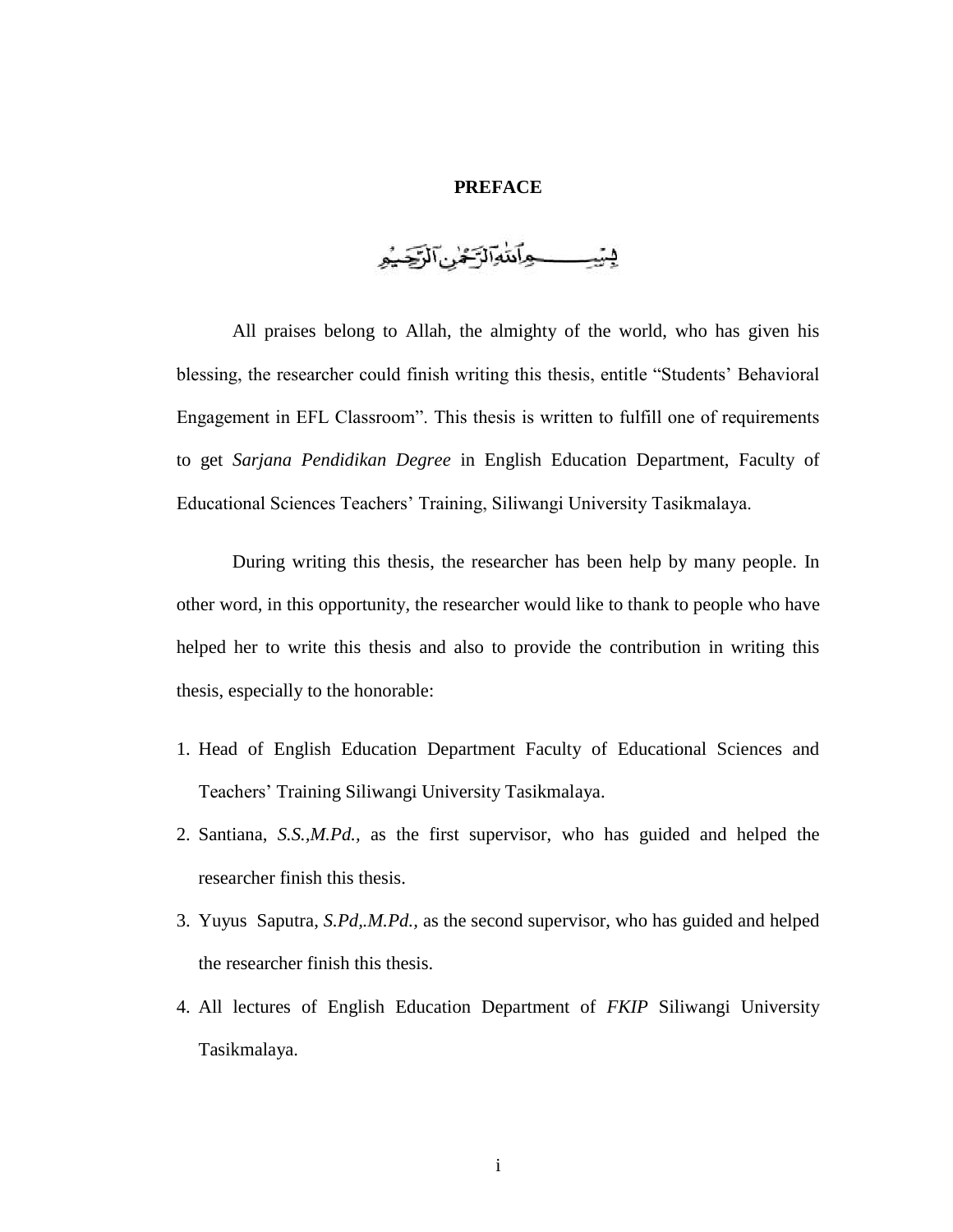- 5. Her beloved parents who have supported her spiritually and financially.
- 6. Her beloved friends who have given motivation to her in writing this thesis.
- 7. All people who have helped her finish this thesis.

After making the best effort for this thesis, the researcher realizes that there must be many weaknesses. Thus, the researcher readily opens the objective criticism and constructive suggestion of this thesis. Finally, the researcher expects this thesis will be beneficial not only for the researcher but also for the readers.

Tasikmlaya, July 2019

The researcher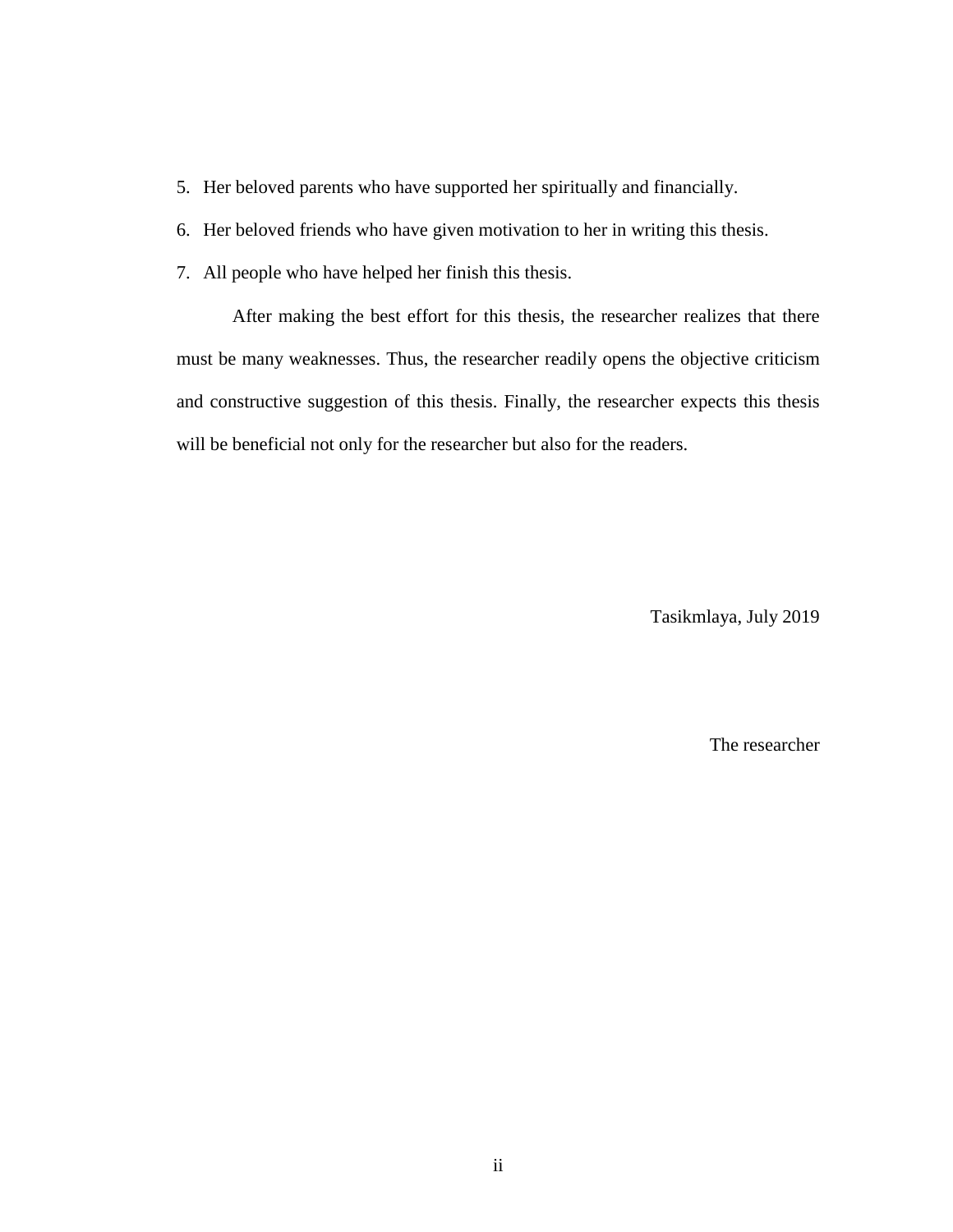## **TABLE OF CONTENTS**

Page

## **CHAPTER 1 INTRODUCTION**

## **CHAPTER II LITERATURE REVIEW**

# **CHAPTER III RESEARCH METHODOLOGY**

|--|--|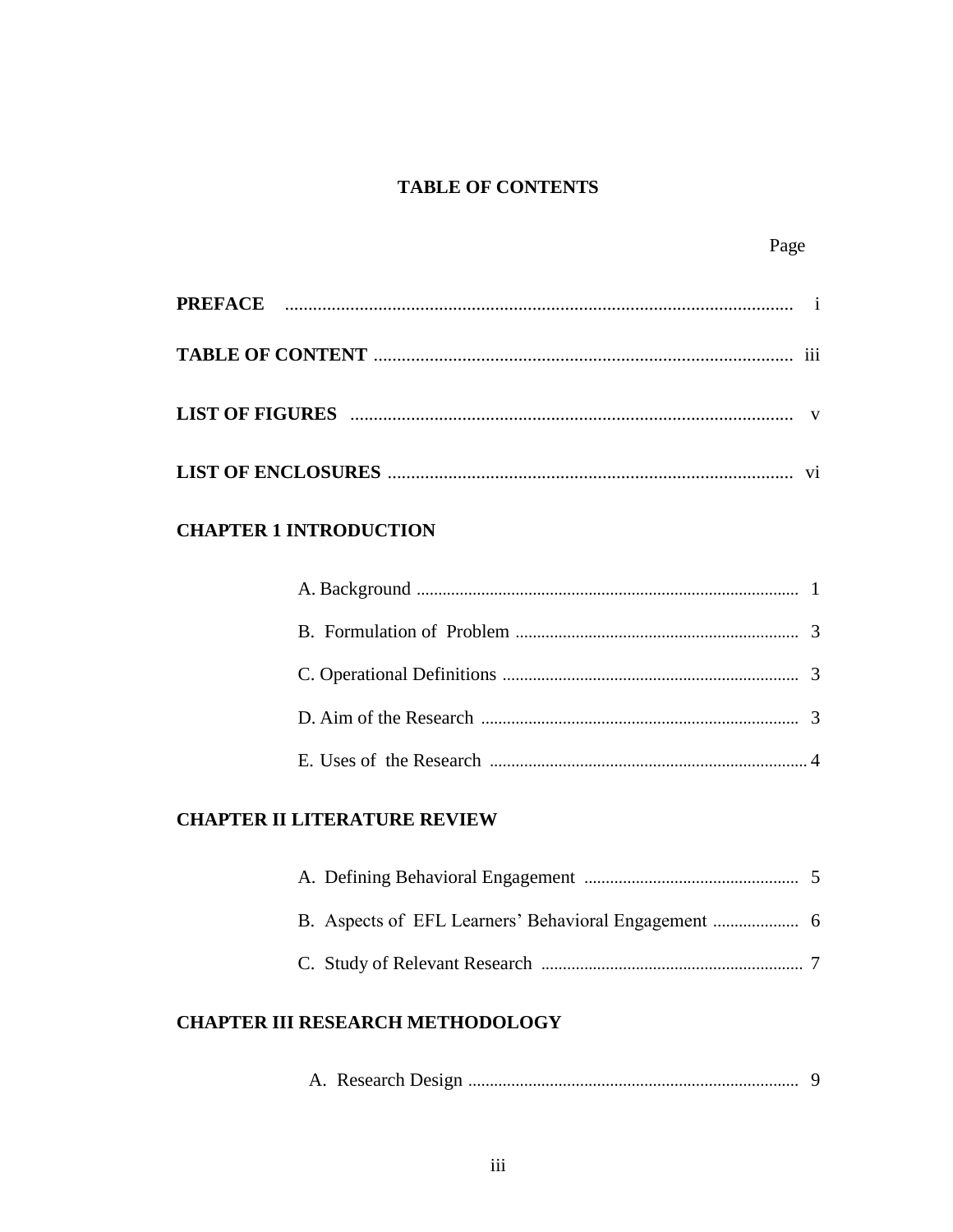## **CHAPTER IV FINDINGS AND DISSCUSSION**

# **CHAPTER V CONCLUSIONS AND SUGGESTIONS**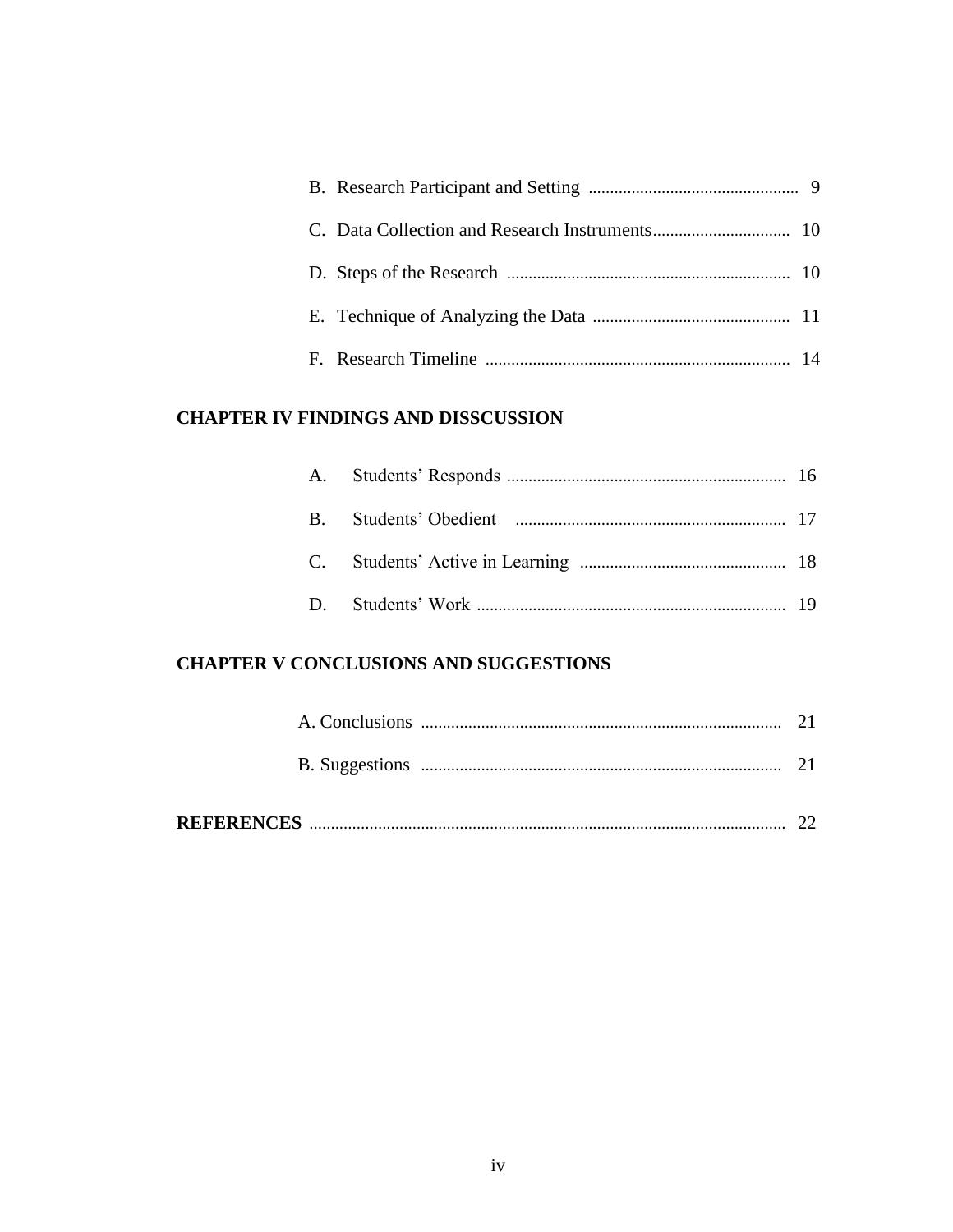## **LIST OF FIGURES**